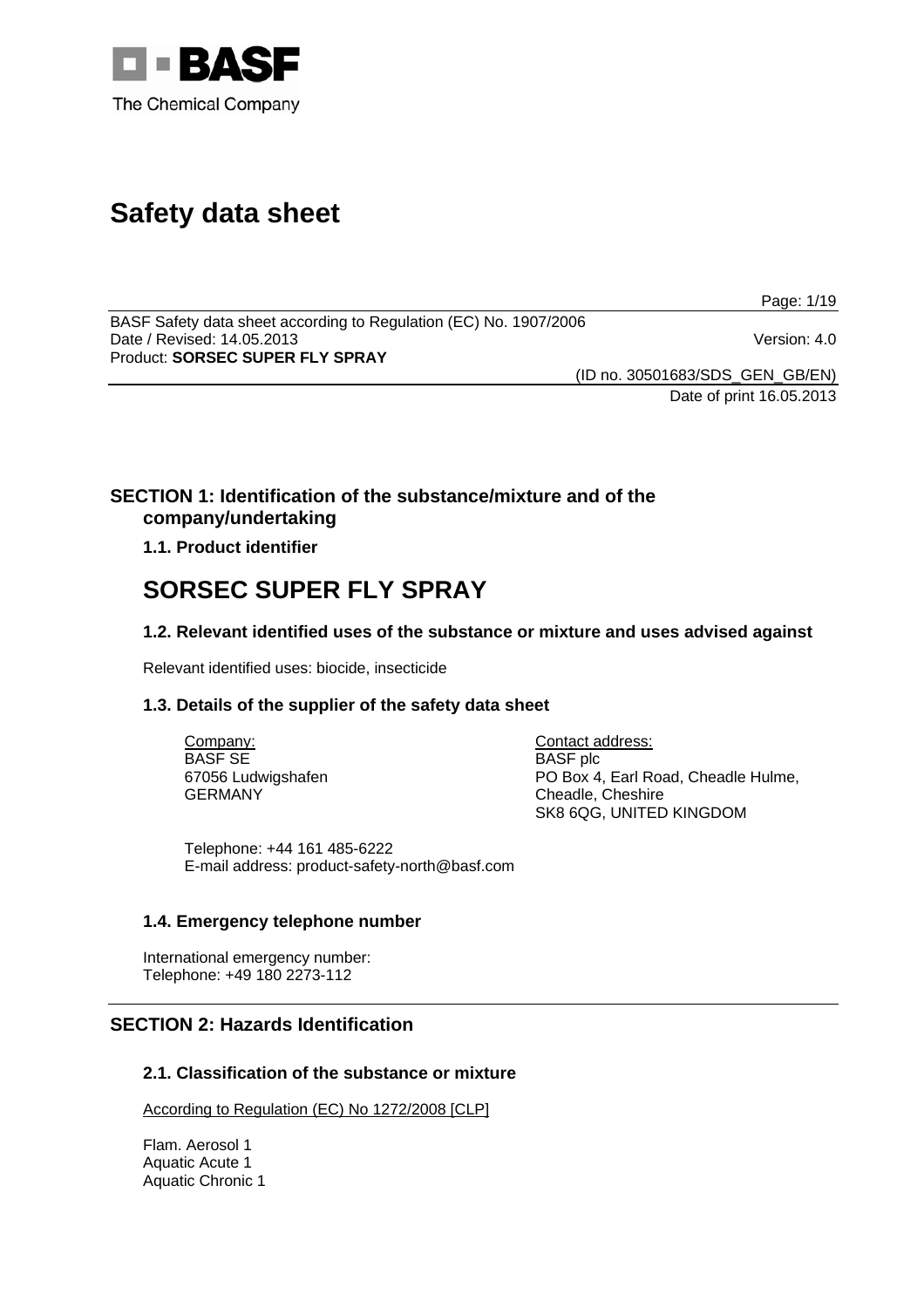Page: 2/19

BASF Safety data sheet according to Regulation (EC) No. 1907/2006 Date / Revised: 14.05.2013 Version: 4.0 Product: **SORSEC SUPER FLY SPRAY** 

(ID no. 30501683/SDS\_GEN\_GB/EN)

Date of print 16.05.2013

## According to Directive 67/548/EEC or 1999/45/EC

Possible Hazards: Extremely flammable. Toxic to aquatic organisms, may cause long-term adverse effects in the aquatic environment.

For the classifications not written out in full in this section the full text can be found in section 16.

## **2.2. Label elements**

Globally Harmonized System, EU (GHS)

Pictogram:



Signal Word: Danger

| Extremely flammable aerosol.<br>Pressurized container: May burst if heated.<br>Very toxic to aquatic life.<br>Very toxic to aquatic life with long lasting effects.<br>To avoid risks to human health and the environment, comply with the<br>instructions for use. |
|---------------------------------------------------------------------------------------------------------------------------------------------------------------------------------------------------------------------------------------------------------------------|
| <b>Precautionary Statement:</b><br>Keep out of reach of children.                                                                                                                                                                                                   |
| Precautionary Statements (Prevention):<br>Keep away from heat/sparks/open flames/hot surfaces. - No smoking.<br>Do not spray on an open flame or other ignition source.<br>Pressurized container: Do not pierce or burn, even after use.                            |
| Precautionary Statements (Response):<br>Collect spillage.                                                                                                                                                                                                           |
| Precautionary Statements (Storage):<br>Protect from sunlight. Do no expose to temperatures exceeding 50°C/<br>$122^{\circ}$ F.                                                                                                                                      |
| Precautionary Statements (Disposal):<br>Dispose of contents/container to hazardous or special waste collection<br>point.                                                                                                                                            |
|                                                                                                                                                                                                                                                                     |

According to Regulation (EC) No 1272/2008 [CLP]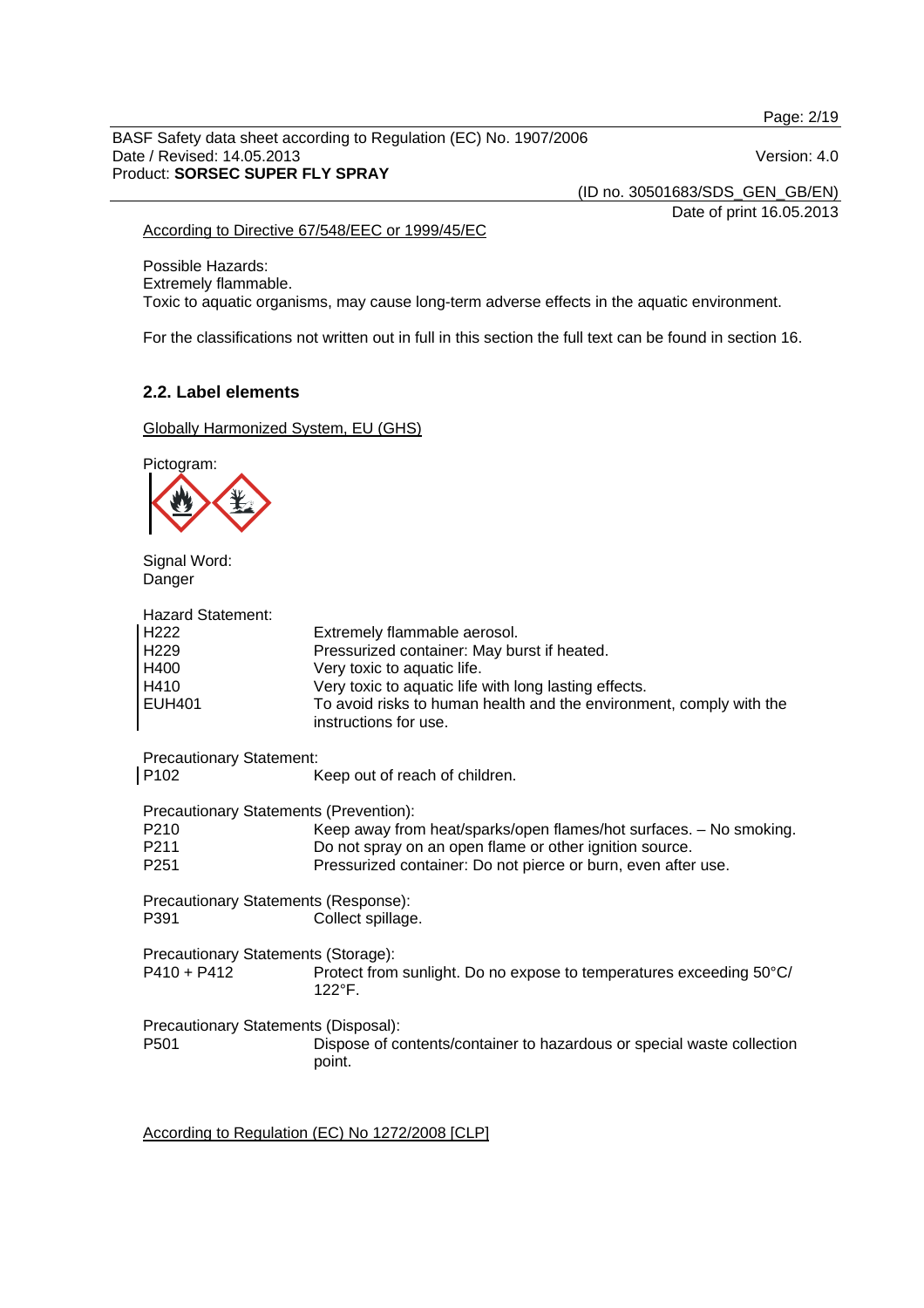Page: 3/19

BASF Safety data sheet according to Regulation (EC) No. 1907/2006 Date / Revised: 14.05.2013 Version: 4.0 Product: **SORSEC SUPER FLY SPRAY** 

(ID no. 30501683/SDS\_GEN\_GB/EN)

Date of print 16.05.2013

Hazard determining component(s) for labelling: TETRAMETHRIN, Phenothrin, Petroleum gases, liquefied; Petroleum gas

According to Directive 67/548/EEC or 1999/45/EC

Classification/labelling in accordance with UK regulations.

Hazard symbol(s)

F+ Extremely flammable.

N Dangerous for the environment.



| R-phrase(s)<br>R <sub>12</sub><br>R51/53 | Extremely flammable.<br>Toxic to aquatic organisms, may cause long-term adverse effects in the<br>aquatic environment. |
|------------------------------------------|------------------------------------------------------------------------------------------------------------------------|
| S-phrase(s)                              |                                                                                                                        |
| S2                                       | Keep out of the reach of children.                                                                                     |
| S <sub>16</sub>                          | Keep away from sources of ignition - No smoking.                                                                       |
| S <sub>23.1</sub>                        | Do not breathe spray.                                                                                                  |
| S <sub>29</sub>                          | Do not empty into drains.                                                                                              |
| S35                                      | This material and its container must be disposed of in a safe way.                                                     |
| S46                                      | If swallowed, seek medical advice immediately and show this container<br>or label.                                     |
| S <sub>51</sub>                          | Use only in well-ventilated areas.                                                                                     |
| S <sub>57</sub>                          | Use appropriate container to avoid environmental contamination.                                                        |

Hazard determining component(s) for labelling: TETRAMETHRIN, Phenothrin, Petroleum gases, liquefied; Petroleum gas

> Container is under pressure. Protect from sun and temperatures above 50 °C. Do not open with force or incinerate even after use. Do not spray into flames or onto glowing objects.

## **2.3. Other hazards**

According to Regulation (EC) No 1272/2008 [CLP]

See section 12 - Results of PBT and vPvB assessment.

If applicable information is provided in this section on other hazards which do not result in classification but which may contribute to the overall hazards of the substance or mixture.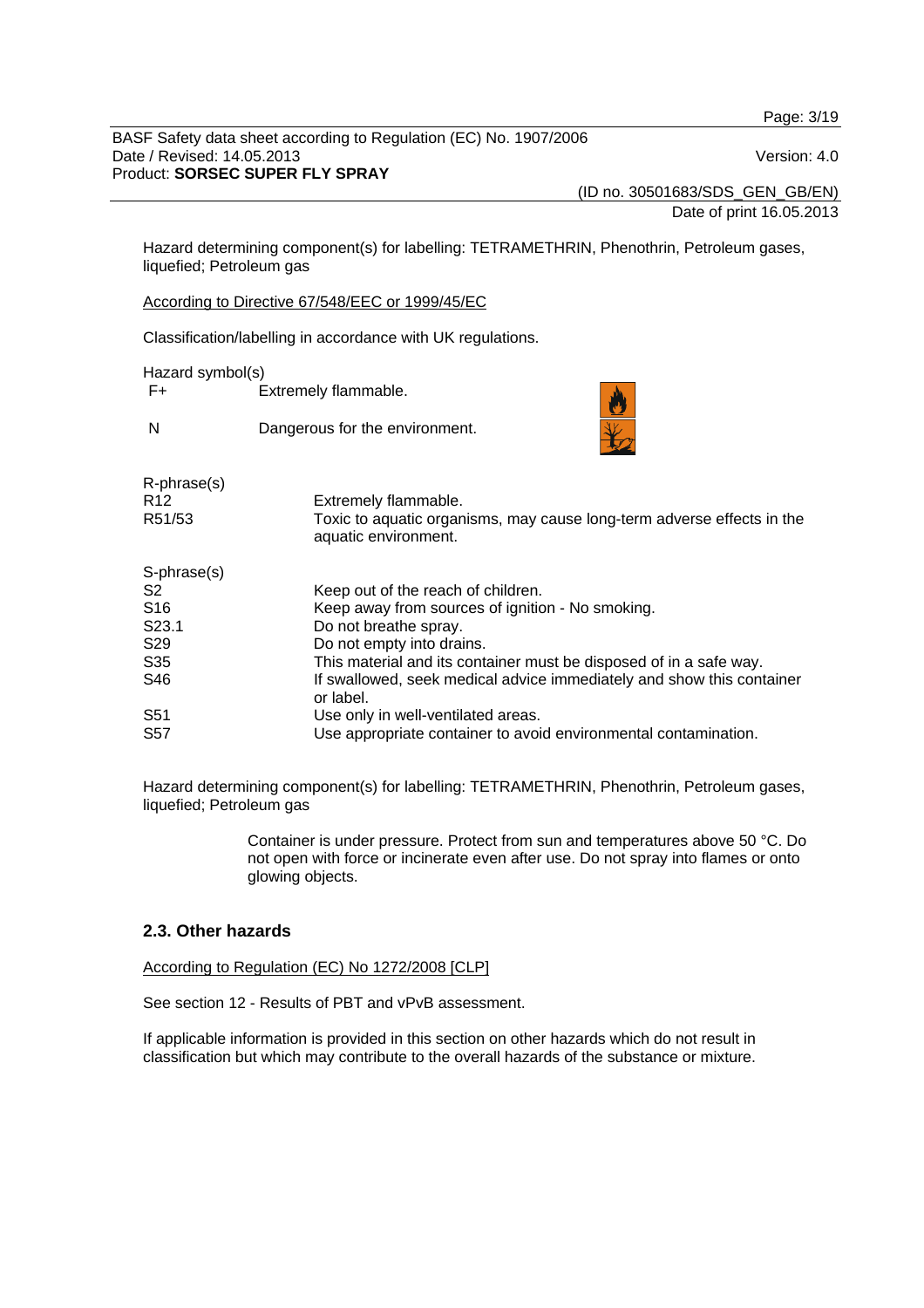Page: 4/19

BASF Safety data sheet according to Regulation (EC) No. 1907/2006 Date / Revised: 14.05.2013 Version: 4.0 Product: **SORSEC SUPER FLY SPRAY** 

(ID no. 30501683/SDS\_GEN\_GB/EN) Date of print 16.05.2013

## **SECTION 3: Composition/Information on Ingredients**

## **3.1. Substances**

Not applicable

## **3.2. Mixtures**

#### Chemical nature

Biocidal product, insecticide

Hazardous ingredients (GHS) according to Regulation (EC) No. 1272/2008

**Tetramethrin** 

Content (W/W): 0.25 % CAS Number: 7696-12-0 EC-Number: 231-711-6

Acute Tox. 4 (Inhalation - dust) Aquatic Acute 1 Aquatic Chronic 1 H332, H400, H410

3-phenoxybenzyl(1R)-cis,trans-2,2-dimethyl-3-(2-methylprop-1-enyl)-cyclopropanecarboxylate Content (W/W): 0.1 % CAS Number: 188023-86-1 Aquatic Acute 1 Aquatic Chronic 1 H400, H410

Petroleum gases, liquefied; Petroleum gas Content (W/W): < 70 % CAS Number: 68476-85-7 EC-Number: 270-704-2 INDEX-Number: 649-202-00-6

Flam. Gas 1 Press. Gas Liquef. Gas H280, H220

Distillates (petroleum), hydrotreated light; Kerosine - unspecified Content (W/W):  $<$  50 % CAS Number: 64742-47-8 EC-Number: 265-149-8 REACH registration number: 01- 2119456620-43 INDEX-Number: 649-422-00-2 Asp. Tox. 1 Aquatic Chronic 2 H304, H411

acetone; propan-2-one; propanone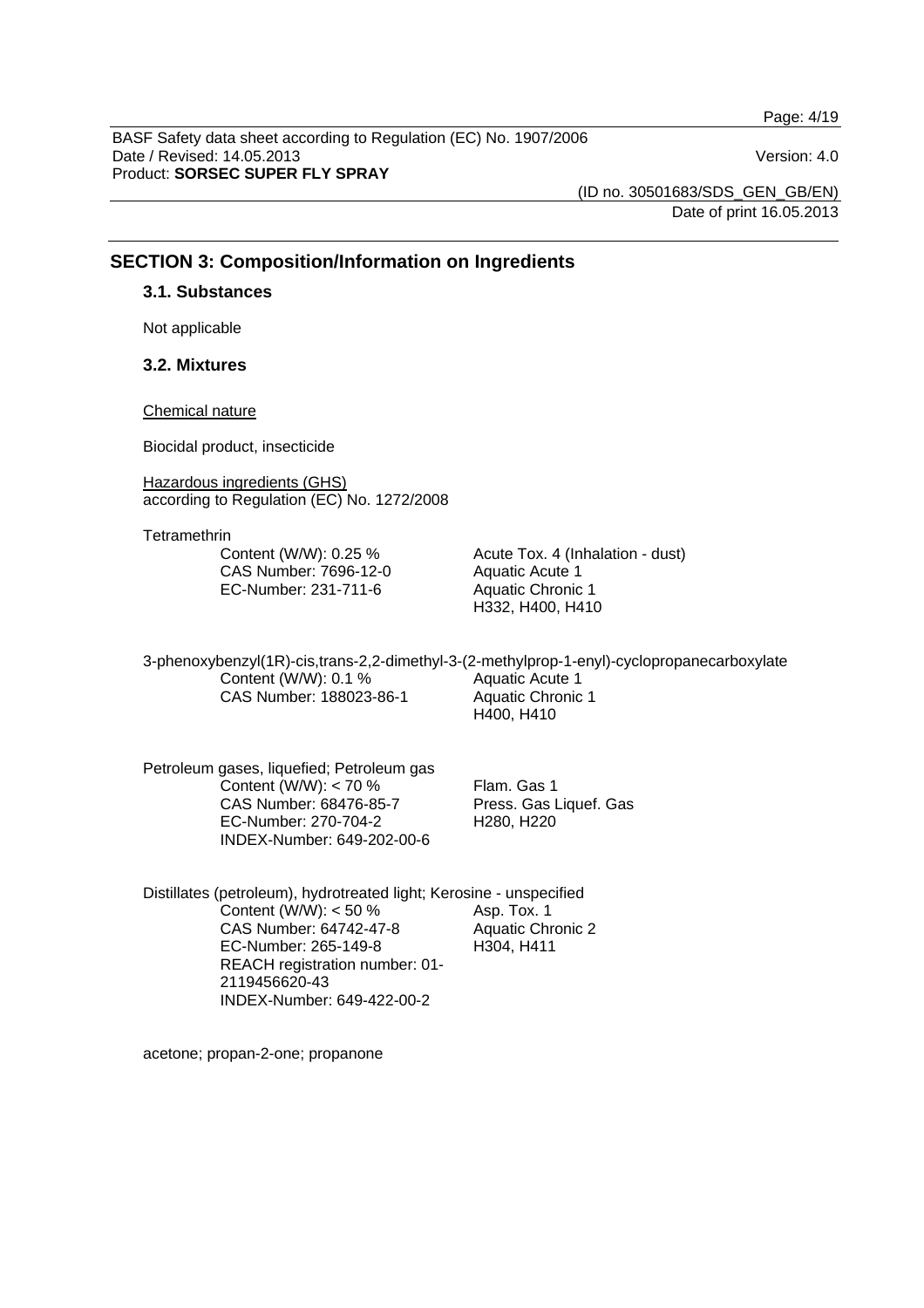Page: 5/19

BASF Safety data sheet according to Regulation (EC) No. 1907/2006 Date / Revised: 14.05.2013 Version: 4.0 Product: **SORSEC SUPER FLY SPRAY** 

(ID no. 30501683/SDS\_GEN\_GB/EN)

Date of print 16.05.2013

Content (W/W): < 3.5 % CAS Number: 67-64-1 EC-Number: 200-662-2 REACH registration number: 01- 2119471330-49 INDEX-Number: 606-001-00-8

Flam. Liq. 2 Eye Dam./Irrit. 2 STOT SE 3 (drowsiness and dizziness) H225, H319, H336

2-(2-Butoxyethoxy)ethyl 6-propylpiperonyl ether Content (W/W): < 2.5 % CAS Number: 51-03-6 EC-Number: 200-076-7 Aquatic Chronic 1 Aquatic Acute 1 H400, H410

Hazardous ingredients according to Directive 1999/45/EC

#### **Tetramethrin**

Content (W/W): 0.25 % CAS Number: 7696-12-0 EC-Number: 231-711-6 Hazard symbol(s): Xn, N R-phrase(s): 20, 50/53

3-phenoxybenzyl(1R)-cis,trans-2,2-dimethyl-3-(2-methylprop-1-enyl)-cyclopropanecarboxylate Content (W/W): 0.1 % CAS Number: 188023-86-1 Hazard symbol(s): N R-phrase(s): 50/53

Petroleum gases, liquefied; Petroleum gas Content (W/W): < 70 % CAS Number: 68476-85-7 EC-Number: 270-704-2 INDEX-Number: 649-202-00-6 Hazard symbol(s): F+ R-phrase(s): 12

Distillates (petroleum), hydrotreated light; Kerosine - unspecified Content (W/W): < 50 % CAS Number: 64742-47-8 EC-Number: 265-149-8 REACH registration number: 01-2119456620-43 INDEX-Number: 649-422-00-2 Hazard symbol(s): Xn, N R-phrase(s): 65, 51/53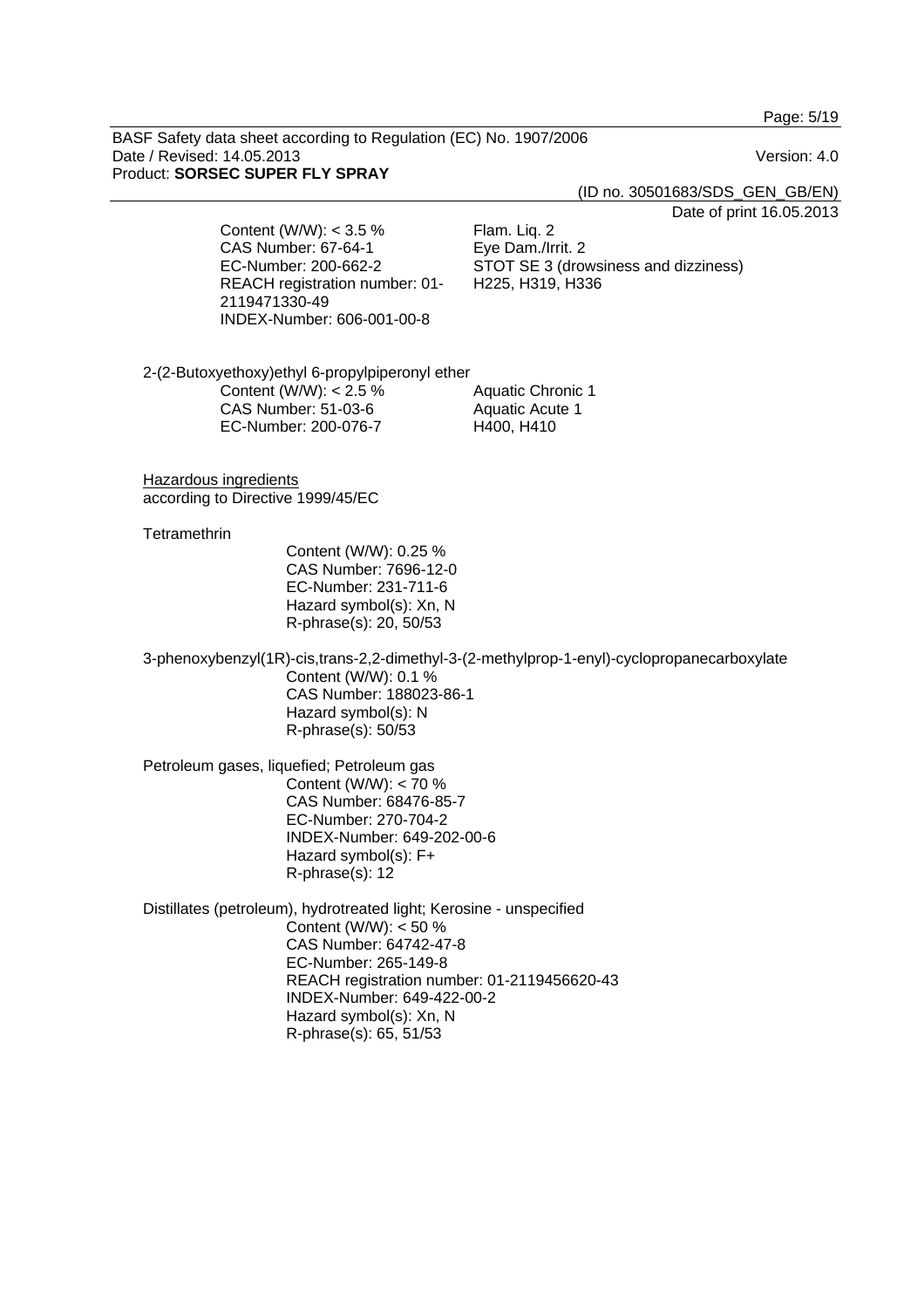Page: 6/19

BASF Safety data sheet according to Regulation (EC) No. 1907/2006 Date / Revised: 14.05.2013 Version: 4.0 Product: **SORSEC SUPER FLY SPRAY** 

(ID no. 30501683/SDS\_GEN\_GB/EN)

Date of print 16.05.2013

acetone; propan-2-one; propanone Content (W/W): < 3.5 % CAS Number: 67-64-1 EC-Number: 200-662-2 REACH registration number: 01-2119471330-49 INDEX-Number: 606-001-00-8 Hazard symbol(s): F, Xi R-phrase(s): 11, 36, 66, 67

2-(2-Butoxyethoxy)ethyl 6-propylpiperonyl ether Content (W/W): < 2.5 % CAS Number: 51-03-6 EC-Number: 200-076-7 Hazard symbol(s): N R-phrase(s): 50/53

For the classifications not written out in full in this section, including the indication of danger, the hazard symbols, the R phrases, and the hazard statements, the full text is listed in section 16.

## **SECTION 4: First-Aid Measures**

**4.1. Description of first aid measures**  Remove contaminated clothing.

If inhaled: Keep patient calm, remove to fresh air.

On skin contact: Wash thoroughly with soap and water.

On contact with eyes: Wash affected eyes for at least 15 minutes under running water with eyelids held open.

On ingestion: Rinse mouth and then drink plenty of water.

## **4.2. Most important symptoms and effects, both acute and delayed**

Symptoms: No significant reaction of the human body to the product known.

## **4.3. Indication of any immediate medical attention and special treatment needed**

Treatment: Symptomatic treatment (decontamination, vital functions).

## **SECTION 5: Fire-Fighting Measures**

#### **5.1. Extinguishing media**

Suitable extinguishing media: water spray, foam, dry powder, carbon dioxide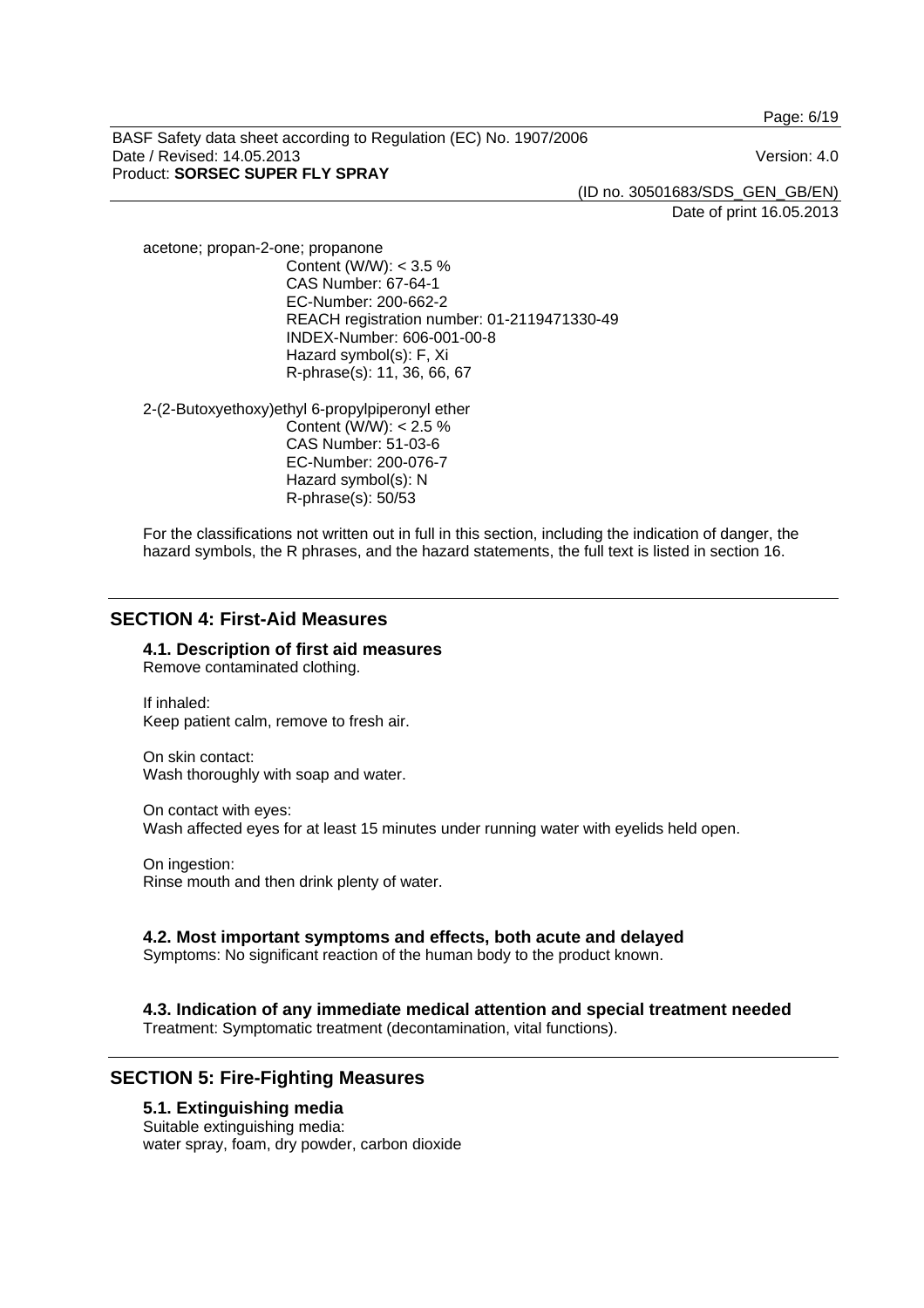Page: 7/19

BASF Safety data sheet according to Regulation (EC) No. 1907/2006 Date / Revised: 14.05.2013 Version: 4.0 Product: **SORSEC SUPER FLY SPRAY** 

(ID no. 30501683/SDS\_GEN\_GB/EN)

Date of print 16.05.2013

## **5.2. Special hazards arising from the substance or mixture**

carbon monoxide, Carbon dioxide, nitrogen oxides, acid halides The substances/groups of substances mentioned can be released in case of fire.

## **5.3. Advice for fire-fighters**

Special protective equipment:

Wear self-contained breathing apparatus and chemical-protective clothing.

Further information:

Collect contaminated extinguishing water separately, do not allow to reach sewage or effluent systems. Dispose of fire debris and contaminated extinguishing water in accordance with official regulations. In case of fire and/or explosion do not breathe fumes. Keep containers cool by spraying with water if exposed to fire.

## **SECTION 6: Accidental Release Measures**

## **6.1. Personal precautions, protective equipment and emergency procedures**

Use personal protective clothing. Avoid contact with the skin, eyes and clothing. Do not breathe vapour/spray.

## **6.2. Environmental precautions**

Do not discharge into drains/surface waters/groundwater. Do not discharge into the subsoil/soil.

Do not allow contamination of public drains or surface or ground waters. Inform local water plc if spillage enters drains and the Environment Agency (England & Wales), the Scottish Environmental Protection Agency (Scotland), or the Environment and Heritage Service (Northern Ireland) if it enters surface or ground waters. Keep people and animals away.

## **6.3. Methods and material for containment and cleaning up**

For small amounts: Pick up with suitable absorbent material (e.g. sand, sawdust, general-purpose binder, kieselguhr).

For large amounts: Dike spillage. Pump off product.

Dispose of absorbed material in accordance with regulations. Collect waste in suitable containers, which can be labeled and sealed. Clean contaminated floors and objects thoroughly with water and detergents, observing environmental regulations.

## **6.4. Reference to other sections**

Information regarding exposure controls/personal protection and disposal considerations can be found in section 8 and 13.

## **SECTION 7: Handling and Storage**

## **7.1. Precautions for safe handling**

No special measures necessary if stored and handled correctly. Ensure thorough ventilation of stores and work areas. When using do not eat, drink or smoke. Hands and/or face should be washed before breaks and at the end of the shift.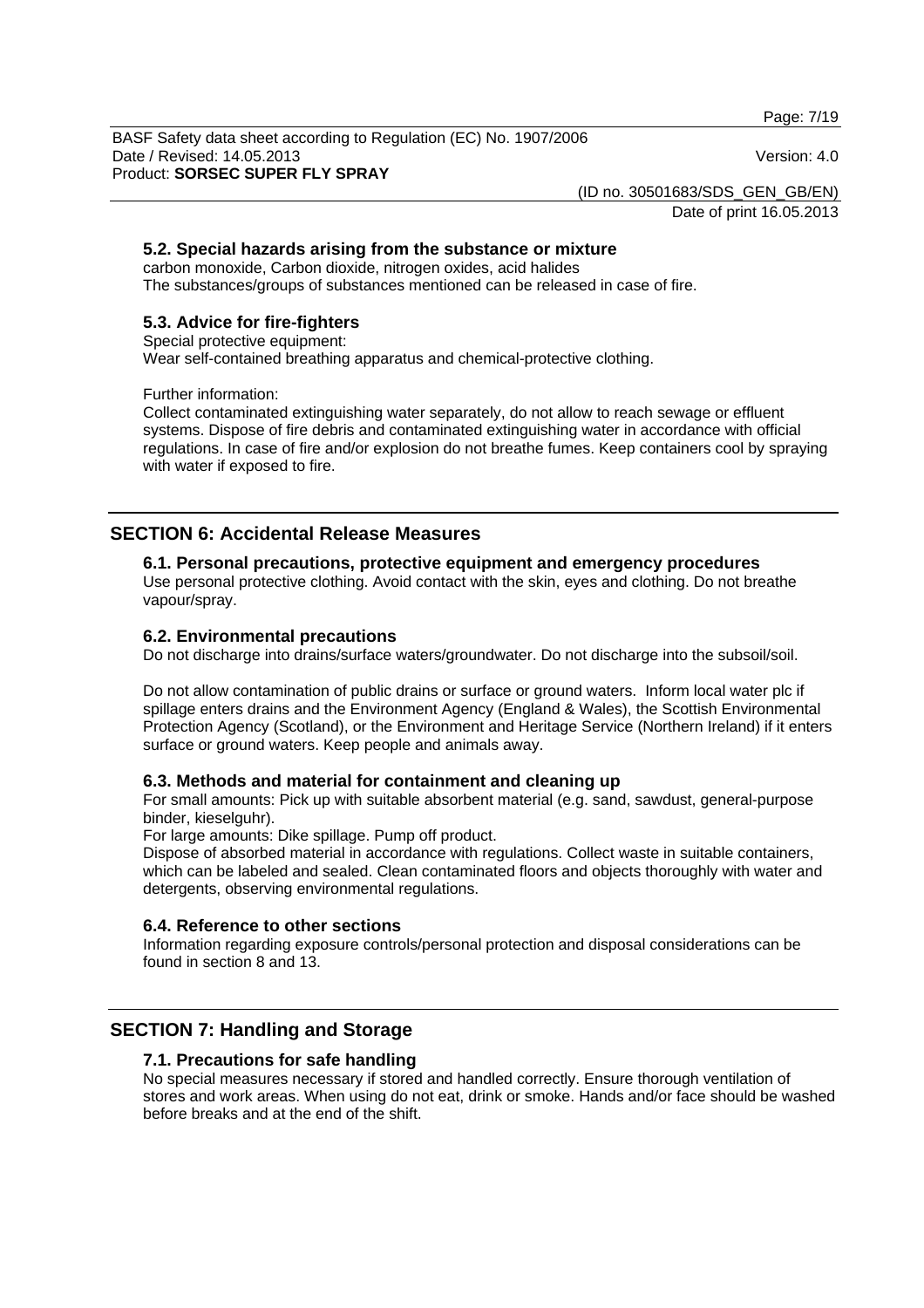Page: 8/19

BASF Safety data sheet according to Regulation (EC) No. 1907/2006 Date / Revised: 14.05.2013 Version: 4.0 Product: **SORSEC SUPER FLY SPRAY** 

(ID no. 30501683/SDS\_GEN\_GB/EN)

Date of print 16.05.2013

Protection against fire and explosion:

Vapours may form ignitable mixture with air. Prevent electrostatic charge - sources of ignition should be kept well clear - fire extinguishers should be kept handy.

## **7.2. Conditions for safe storage, including any incompatibilities**

Segregate from foods and animal feeds.

Further information on storage conditions: Protect from direct sunlight. Keep at temperature not exceeding 50°C. Keep out of the reach of children. Keep only in the original container in a cool, dry, well-ventilated place away from ignition sources, heat or flame.

Protect from temperatures above: 50 °C

The packed product must be protected against exceeding the indicated temperature.

#### **7.3. Specific end use(s)**

For the relevant identified use(s) listed in Section 1 the advice mentioned in this section 7 is to be observed.

## **SECTION 8: Exposure Controls/Personal Protection**

#### **8.1. Control parameters**

Components with occupational exposure limits

67-64-1: acetone; propan-2-one; propanone TWA value 1,210 mg/m3 ; 500 ppm (OEL (EU)) indicative TWA value 1,210 mg/m3 ; 500 ppm (WEL/EH 40 (UK)) STEL value 3,620 mg/m3 ; 1,500 ppm (WEL/EH 40 (UK)) 68476-85-7: Petroleum gases, liquefied; Petroleum gas TWA value 1,750 mg/m3 ; 1,000 ppm (WEL/EH 40 (UK)) STEL value 2,180 mg/m3 ; 1,250 ppm (WEL/EH 40 (UK))

Refer to the current edition of HSE Guidance Note EH40 Occupational Exposure Limits (United Kingdom). For normal use and handling refer to the product label/leaflet. In all other cases the following apply.

## **8.2. Exposure controls**

Personal protective equipment

Respiratory protection: Respiratory protection not required.

Hand protection:

Suitable chemical resistant safety gloves (EN 374) also with prolonged, direct contact (Recommended: Protective index 6, corresponding > 480 minutes of permeation time according to EN 374): E.g. nitrile rubber (0.4 mm), chloroprene rubber (0.5 mm), butyl rubber (0.7 mm) and other

Eye protection: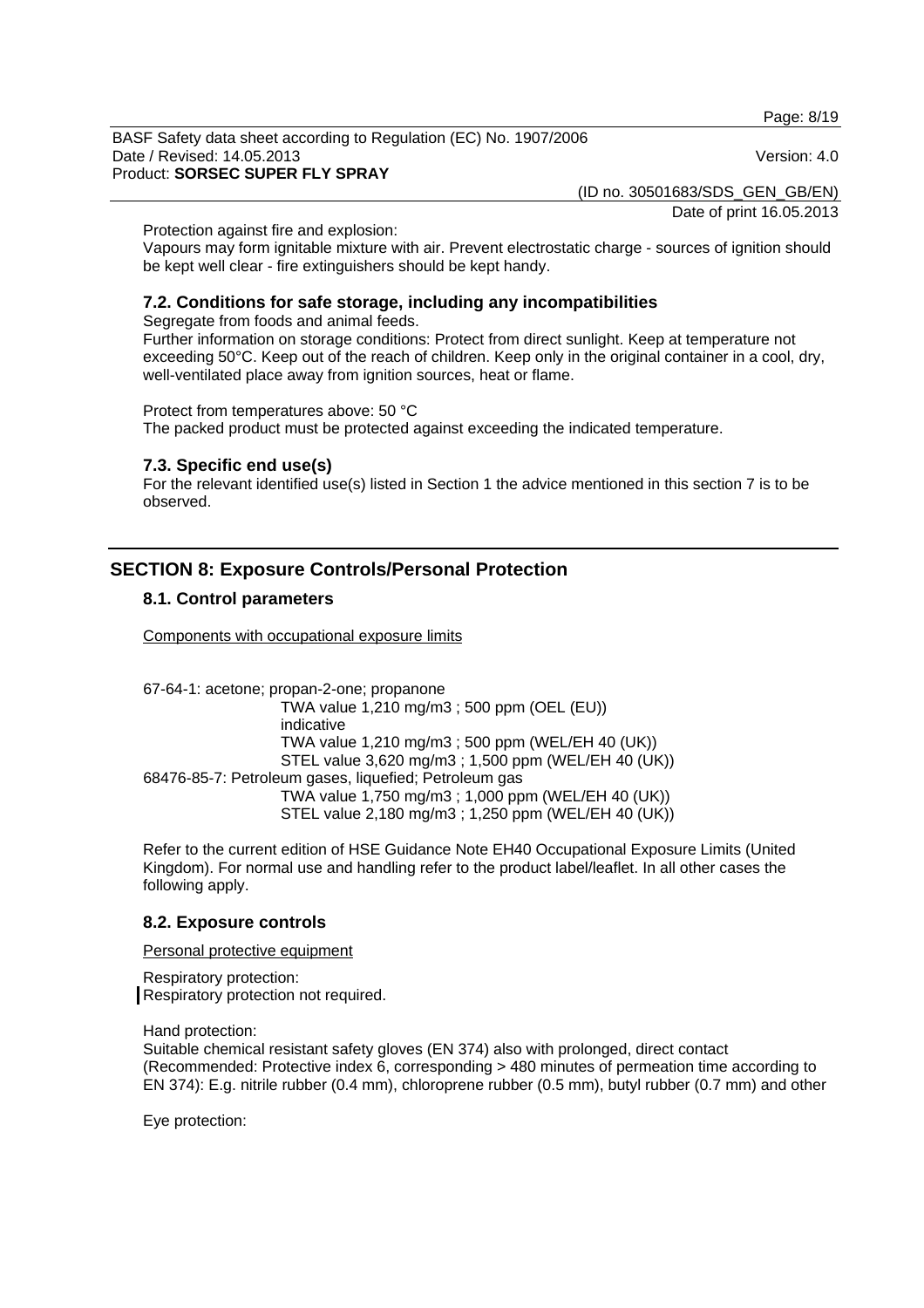Page: 9/19

BASF Safety data sheet according to Regulation (EC) No. 1907/2006 Date / Revised: 14.05.2013 Version: 4.0 Product: **SORSEC SUPER FLY SPRAY** 

(ID no. 30501683/SDS\_GEN\_GB/EN)

Date of print 16.05.2013

Required when there is a risk of eye contact., Safety glasses with side-shields (frame goggles) (e.g. EN 166)

Body protection:

Body protection must be chosen depending on activity and possible exposure, e.g. apron, protecting boots, chemical-protection suit (according to EN 14605 in case of splashes or EN ISO 13982 in case of dust).

General safety and hygiene measures

Avoid contact with the skin, eyes and clothing. Wearing of closed work clothing is recommended. Store work clothing separately. Keep away from food, drink and animal feeding stuffs.

## **SECTION 9: Physical and Chemical Properties**

#### **9.1. Information on basic physical and chemical properties**

| Form:                             | aerosol                             |
|-----------------------------------|-------------------------------------|
| Colour:                           | No data available.                  |
| Odour:                            | characteristic                      |
| Odour threshold:                  |                                     |
|                                   | Not determined due to potential     |
|                                   | health hazard by inhalation.        |
| pH value:                         |                                     |
|                                   | not soluble, The statements are     |
|                                   | based on the properties of the      |
|                                   | individual components.              |
| Melting point:                    |                                     |
|                                   | The product has not been tested.    |
| Boiling range:                    | $-40 - -0.5$ °C                     |
|                                   | Information based on the main       |
|                                   | components.                         |
| Flash point:                      | $-60 °C$                            |
|                                   | Information based on the main       |
|                                   | components.                         |
| Evaporation rate:                 |                                     |
|                                   | not applicable                      |
| Flammability of Aerosol Products: | extremely flammable                 |
| Lower explosion limit:            | approx. 1.9 %(V)                    |
|                                   | The product has not been tested.    |
|                                   | The statement has been derived from |
|                                   | the properties of the individual    |
|                                   | components.                         |
| Upper explosion limit:            | approx. 10 %(V)                     |
|                                   | The product has not been tested.    |
|                                   | The statement has been derived from |
|                                   | the properties of the individual    |
|                                   | components.                         |
| Ignition temperature:             | approx. 365 - 470 °C                |
|                                   | Information applies to the solvent. |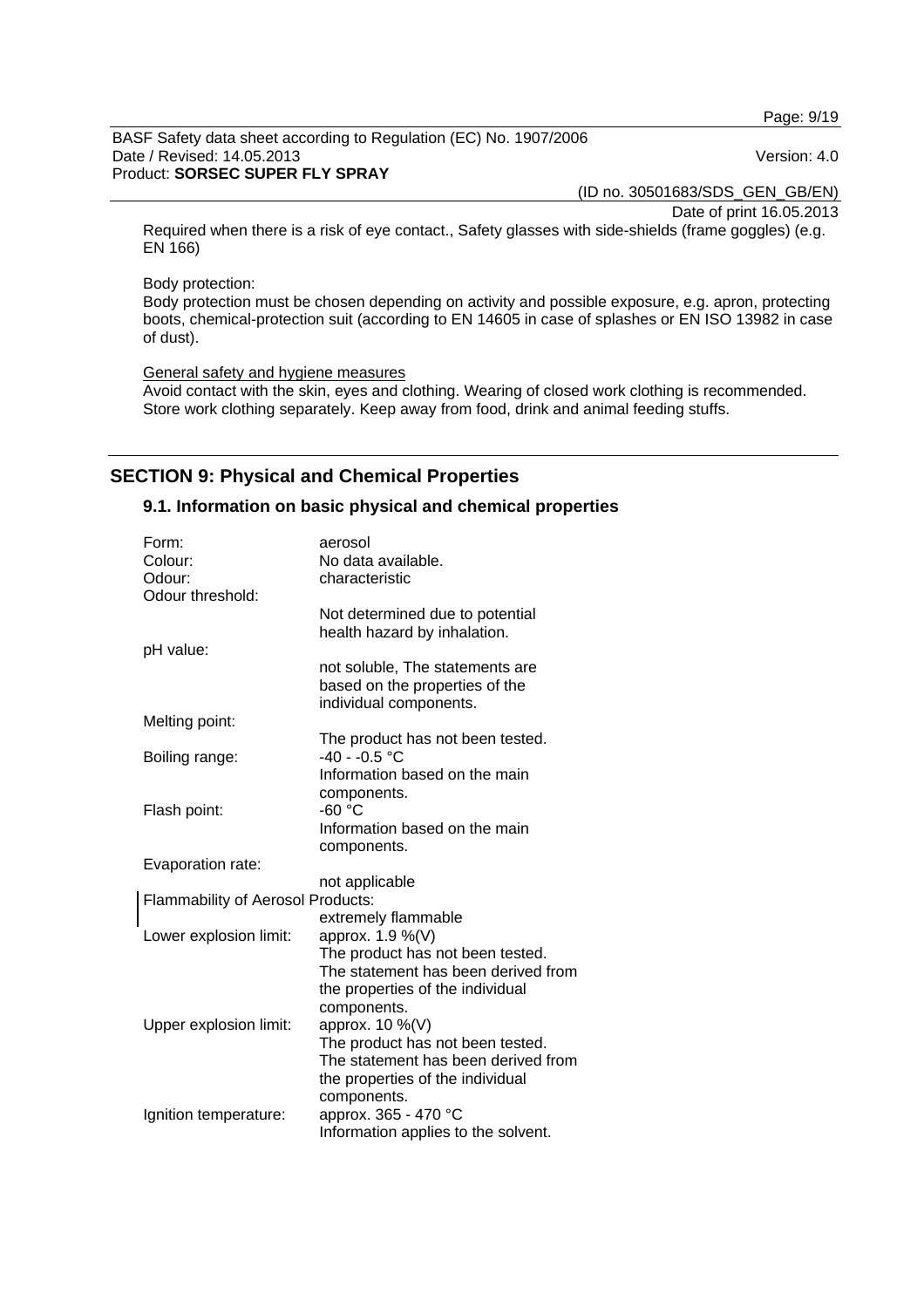Page: 10/19

BASF Safety data sheet according to Regulation (EC) No. 1907/2006 Date / Revised: 14.05.2013 Version: 4.0 Product: **SORSEC SUPER FLY SPRAY** 

(ID no. 30501683/SDS\_GEN\_GB/EN)

Date of print 16.05.2013

| Vapour pressure:                                             | approx. 5900 - 17600 hPa<br>(45 °C)<br>Information based on the main<br>components.                              |
|--------------------------------------------------------------|------------------------------------------------------------------------------------------------------------------|
| Density:                                                     | approx. 0.5 - 0.58 g/cm3<br>(20 °C)<br>Information based on the main<br>components., compressed liquefied<br>gas |
| Relative vapour density (air):                               |                                                                                                                  |
|                                                              | not applicable                                                                                                   |
| Solubility in water:                                         | immiscible                                                                                                       |
| Information on: Tetramethrin                                 |                                                                                                                  |
| Partitioning coefficient n-octanol/water (log Kow):          | 4.6<br>(25 °C)                                                                                                   |
| Thermal decomposition: not determined<br>Viscosity, dynamic: |                                                                                                                  |
|                                                              | not determined                                                                                                   |
| Explosion hazard:                                            | Based on the chemical structure                                                                                  |
|                                                              | there is no indicating of explosive<br>properties.                                                               |
|                                                              | Fire promoting properties: Based on its structural properties<br>the product is not classified as<br>oxidizing.  |

## **9.2. Other information**

Other Information: If necessary, information on other physical and chemical parameters is indicated in this section.

## **SECTION 10: Stability and Reactivity**

#### **10.1. Reactivity**

No hazardous reactions if stored and handled as prescribed/indicated.

## **10.2. Chemical stability**

The product is stable if stored and handled as prescribed/indicated.

#### **10.3. Possibility of hazardous reactions**

No hazardous reactions if stored and handled as prescribed/indicated.

## **10.4. Conditions to avoid**

See MSDS section 7 - Handling and storage.

## **10.5. Incompatible materials**

Substances to avoid: strong acids, strong bases, strong oxidizing agents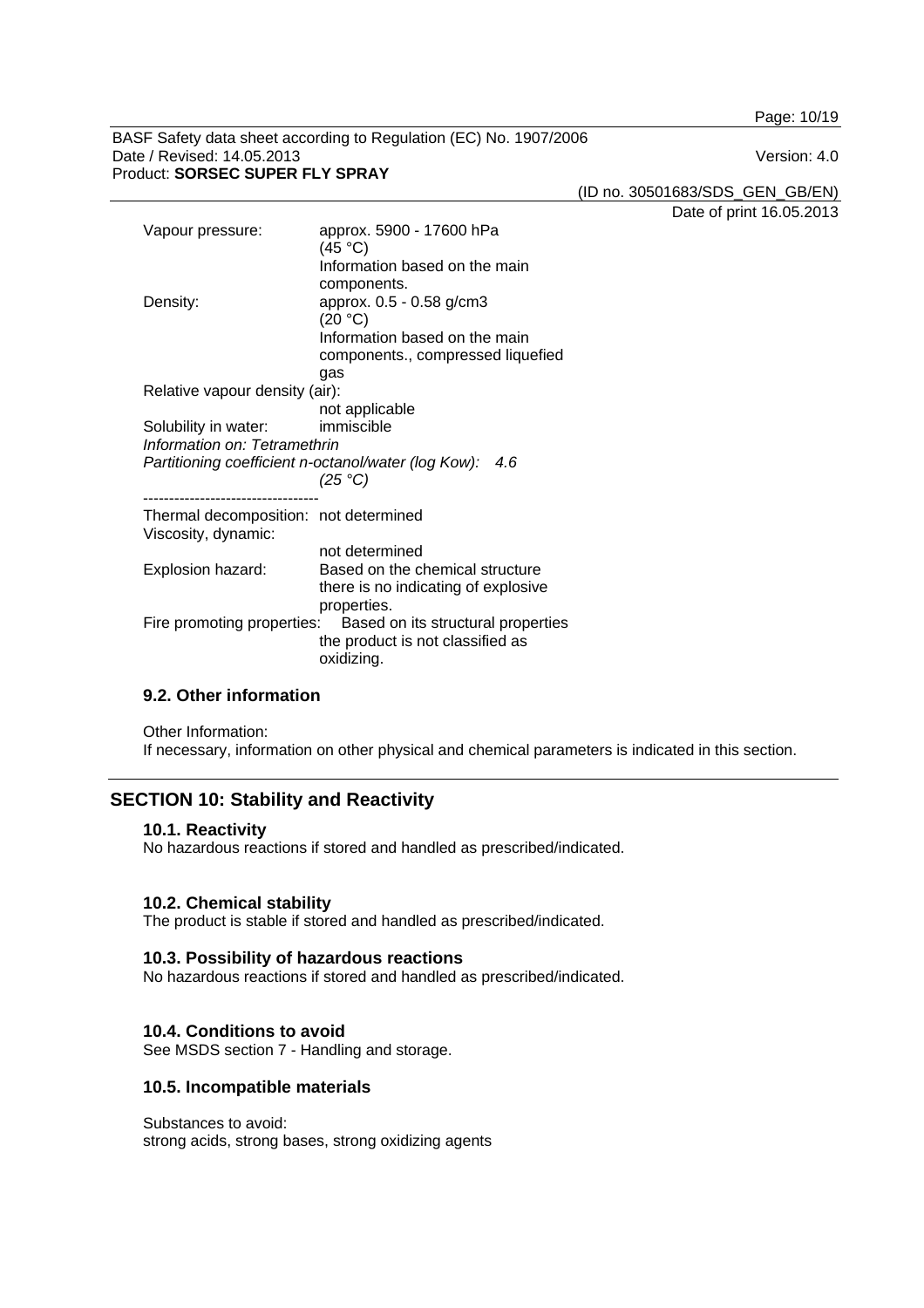Page: 11/19

BASF Safety data sheet according to Regulation (EC) No. 1907/2006 Date / Revised: 14.05.2013 Version: 4.0 Product: **SORSEC SUPER FLY SPRAY** 

(ID no. 30501683/SDS\_GEN\_GB/EN)

Date of print 16.05.2013

#### **10.6. Hazardous decomposition products**

Hazardous decomposition products: No hazardous decomposition products if stored and handled as prescribed/indicated.

## **SECTION 11: Toxicological Information**

#### **11.1. Information on toxicological effects**

#### Acute toxicity

Assessment of acute toxicity:

Virtually nontoxic after a single ingestion. Virtually nontoxic after a single skin contact. The product has not been tested. The statement has been derived from the properties of the individual components.

*Information on: Tetramethrin*

*Experimental/calculated data: LD50 rat (oral): > 5,000 mg/kg* 

*Information on: 3-phenoxybenzyl(1R)-cis,trans-2,2-dimethyl-3-(2-methylprop-1-enyl) cyclopropanecarboxylate*

*Experimental/calculated data: LD50 rat (oral): > 5,000 mg/kg*  ----------------------------------

*Information on: Tetramethrin Experimental/calculated data: LC50 rat (by inhalation): > 2.73 mg/l 4 h* 

*Information on: 3-phenoxybenzyl(1R)-cis,trans-2,2-dimethyl-3-(2-methylprop-1-enyl) cyclopropanecarboxylate Experimental/calculated data: LC50 rat (by inhalation): > 2.1 mg/l 4 h*   $-$ 

*Information on: Tetramethrin Experimental/calculated data: LD50 rat (dermal): > 5,000 mg/kg* 

*Information on: 3-phenoxybenzyl(1R)-cis,trans-2,2-dimethyl-3-(2-methylprop-1-enyl) cyclopropanecarboxylate Experimental/calculated data: LD50 (dermal): > 5,000 mg/kg* 

----------------------------------

Irritation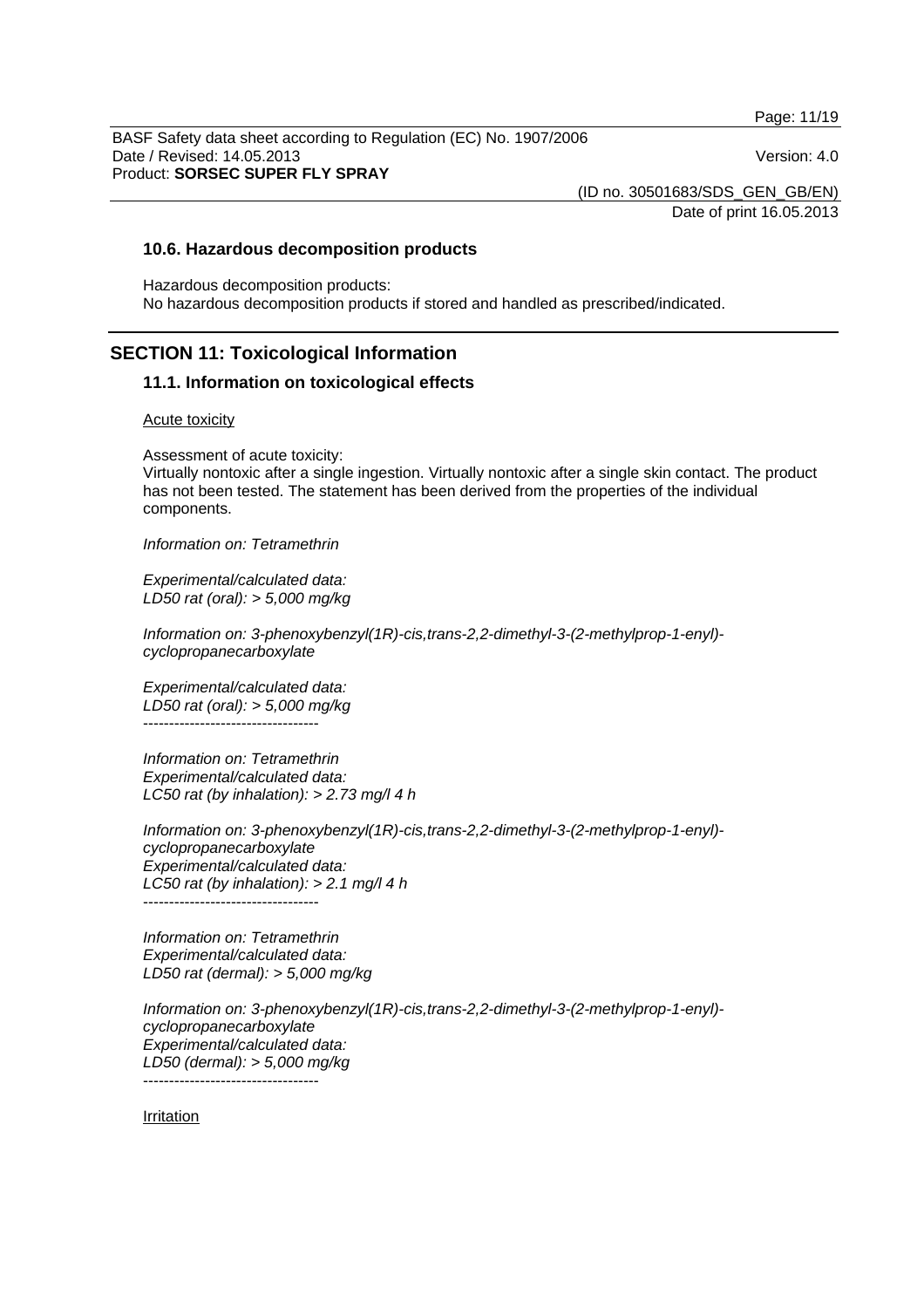Page: 12/19

BASF Safety data sheet according to Regulation (EC) No. 1907/2006 Date / Revised: 14.05.2013 Version: 4.0 Product: **SORSEC SUPER FLY SPRAY** 

(ID no. 30501683/SDS\_GEN\_GB/EN)

Date of print 16.05.2013

Assessment of irritating effects:

Not irritating to the skin. Not irritating to the eyes. The product has not been tested. The statement has been derived from the properties of the individual components.

*Information on: Tetramethrin Assessment of irritating effects: Not irritating to eyes and skin.*  ----------------------------------

*Information on: 3-phenoxybenzyl(1R)-cis,trans-2,2-dimethyl-3-(2-methylprop-1-enyl) cyclopropanecarboxylate Experimental/calculated data: Skin corrosion/irritation rabbit: non-irritant*  ----------------------------------

*Information on: 3-phenoxybenzyl(1R)-cis,trans-2,2-dimethyl-3-(2-methylprop-1-enyl) cyclopropanecarboxylate Experimental/calculated data: Serious eye damage/irritation rabbit: non-irritant*  ----------------------------------

Respiratory/Skin sensitization

Assessment of sensitization:

The product has not been tested. The statement has been derived from the properties of the individual components. There is no evidence of a skin-sensitizing potential.

*Information on: Tetramethrin Assessment of sensitization: Skin sensitizing effects were not observed in animal studies.* 

----------------------------------

*Information on: Tetramethrin Information on: 3-phenoxybenzyl(1R)-cis,trans-2,2-dimethyl-3-(2-methylprop-1-enyl) cyclopropanecarboxylate Experimental/calculated data: Guinea pig maximization test guinea pig:* Non-sensitizing. *(OECD Guideline 406)* ----------------------------------

#### Germ cell mutagenicity

individual components.

Assessment of mutagenicity: The product has not been tested. The statement has been derived from the properties of the individual components. Mutagenicity tests revealed no genotoxic potential.

#### **Carcinogenicity**

Assessment of carcinogenicity: The product has not been tested. The statement has been derived from the properties of the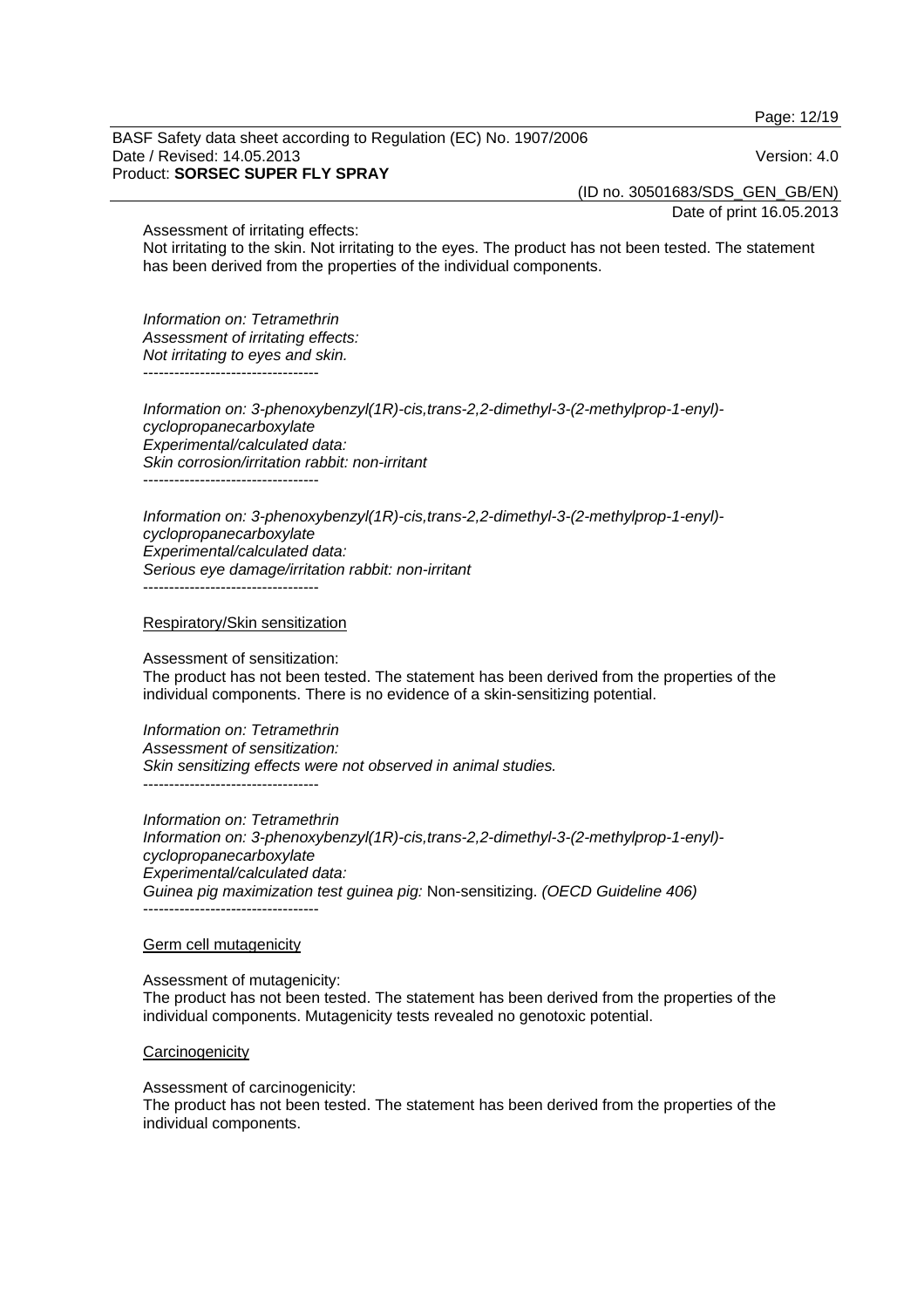Page: 13/19

BASF Safety data sheet according to Regulation (EC) No. 1907/2006 Date / Revised: 14.05.2013 Version: 4.0 Product: **SORSEC SUPER FLY SPRAY** 

(ID no. 30501683/SDS\_GEN\_GB/EN)

Date of print 16.05.2013

*Information on: Tetramethrin*

*Assessment of carcinogenicity: The US EPA has classified this substance with the rating of 'C', possible human carcinogen.*  ----------------------------------

#### Reproductive toxicity

Assessment of reproduction toxicity:

The product has not been tested. The statement has been derived from the properties of the individual components.

*Information on: acetone; propan-2-one; propanone Assessment of reproduction toxicity: As shown in animal studies, the product may cause damage to the testes after repeated high exposures that cause other toxic effects.*  ----------------------------------

#### Developmental toxicity

#### Assessment of teratogenicity:

The product has not been tested. The statement has been derived from the properties of the individual components. Animal studies gave no indication of a developmental toxic effect at doses that were not toxic to the parental animals.

Repeated dose toxicity and Specific target organ toxicity (repeated exposure)

Assessment of repeated dose toxicity:

The product has not been tested. The statement has been derived from the properties of the individual components.

*Information on: acetone; propan-2-one; propanone* 

*Assessment of repeated dose toxicity:* 

*The substance may cause damage to the testes after repeated ingestion of high doses, as shown in animal studies. The substance may cause damage to the hematological system after repeated*  ingestion of high doses. The substance may cause damage to the kidney after repeated ingestion of *high doses, as shown in animal studies.* 

*Information on: 2-(2-Butoxyethoxy)ethyl 6-propylpiperonyl ether* 

*Assessment of repeated dose toxicity:* 

*The substance may cause damage to the liver after repeated ingestion of high doses, as shown in animal studies. The substance may cause damage to the liver after repeated inhalation of high doses. Repeated dermal uptake of the substance did not cause substance-related effects.*  ----------------------------------

#### Other relevant toxicity information

Misuse can be harmful to health.

## **SECTION 12: Ecological Information**

**12.1. Toxicity**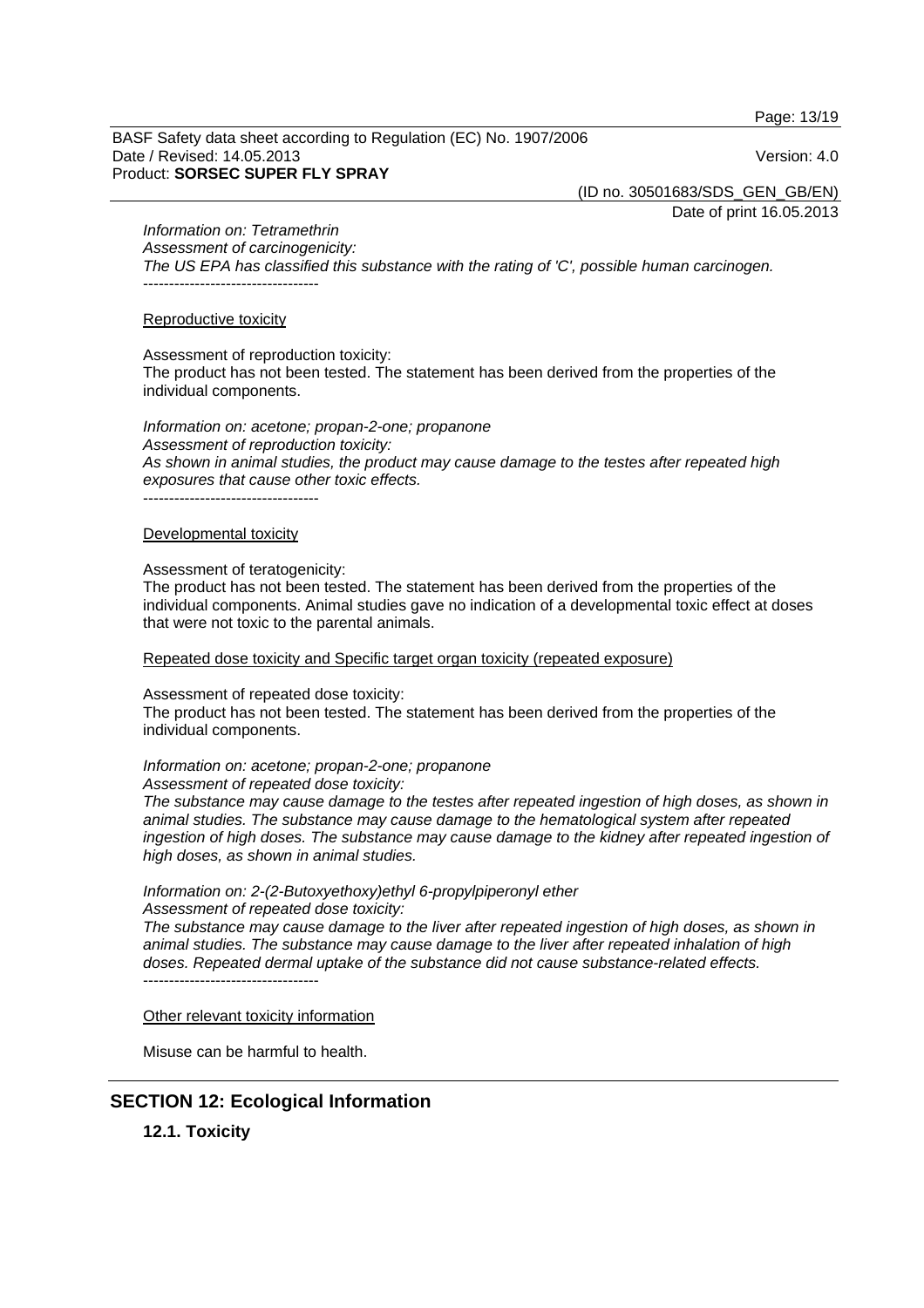Page: 14/19

BASF Safety data sheet according to Regulation (EC) No. 1907/2006 Date / Revised: 14.05.2013 Version: 4.0 Product: **SORSEC SUPER FLY SPRAY** 

(ID no. 30501683/SDS\_GEN\_GB/EN)

Date of print 16.05.2013

Assessment of aquatic toxicity: Very toxic to aquatic organisms. May cause long-term adverse effects in the aquatic environment.

The product has not been tested. The statement has been derived from the properties of the individual components.

*Information on: Tetramethrin Toxicity to fish: LC50 (96 h) 0.0037 mg/l, Oncorhynchus mykiss* 

*Information on: 3-phenoxybenzyl(1R)-cis,trans-2,2-dimethyl-3-(2-methylprop-1-enyl) cyclopropanecarboxylate Toxicity to fish: LC50 (96 h) 0.0027 mg/l, Oncorhynchus mykiss*  ----------------------------------

*Information on: Tetramethrin Aquatic invertebrates: EC50 (48 h) 0.11 mg/l, Daphnia magna* 

*Information on: 3-phenoxybenzyl(1R)-cis,trans-2,2-dimethyl-3-(2-methylprop-1-enyl) cyclopropanecarboxylate Aquatic invertebrates: (96 h) > 300 mg/l, Daphnia magna*  ----------------------------------

*Information on: Tetramethrin Aquatic plants: EC50 (72 h) 0.94 mg/l, algae*  ----------------------------------

Assessment of terrestrial toxicity: Hazardous to birds and mammals.

#### **12.2. Persistence and degradability**

Assessment biodegradation and elimination (H2O): The product has not been tested. The statement has been derived from the properties of the individual components.

*Information on: Tetramethrin Assessment biodegradation and elimination (H2O): The product is biodegradable.* 

*Information on: 3-phenoxybenzyl(1R)-cis,trans-2,2-dimethyl-3-(2-methylprop-1-enyl) cyclopropanecarboxylate Assessment biodegradation and elimination (H2O): Not readily biodegradable (by OECD criteria).*  ----------------------------------

## **12.3. Bioaccumulative potential**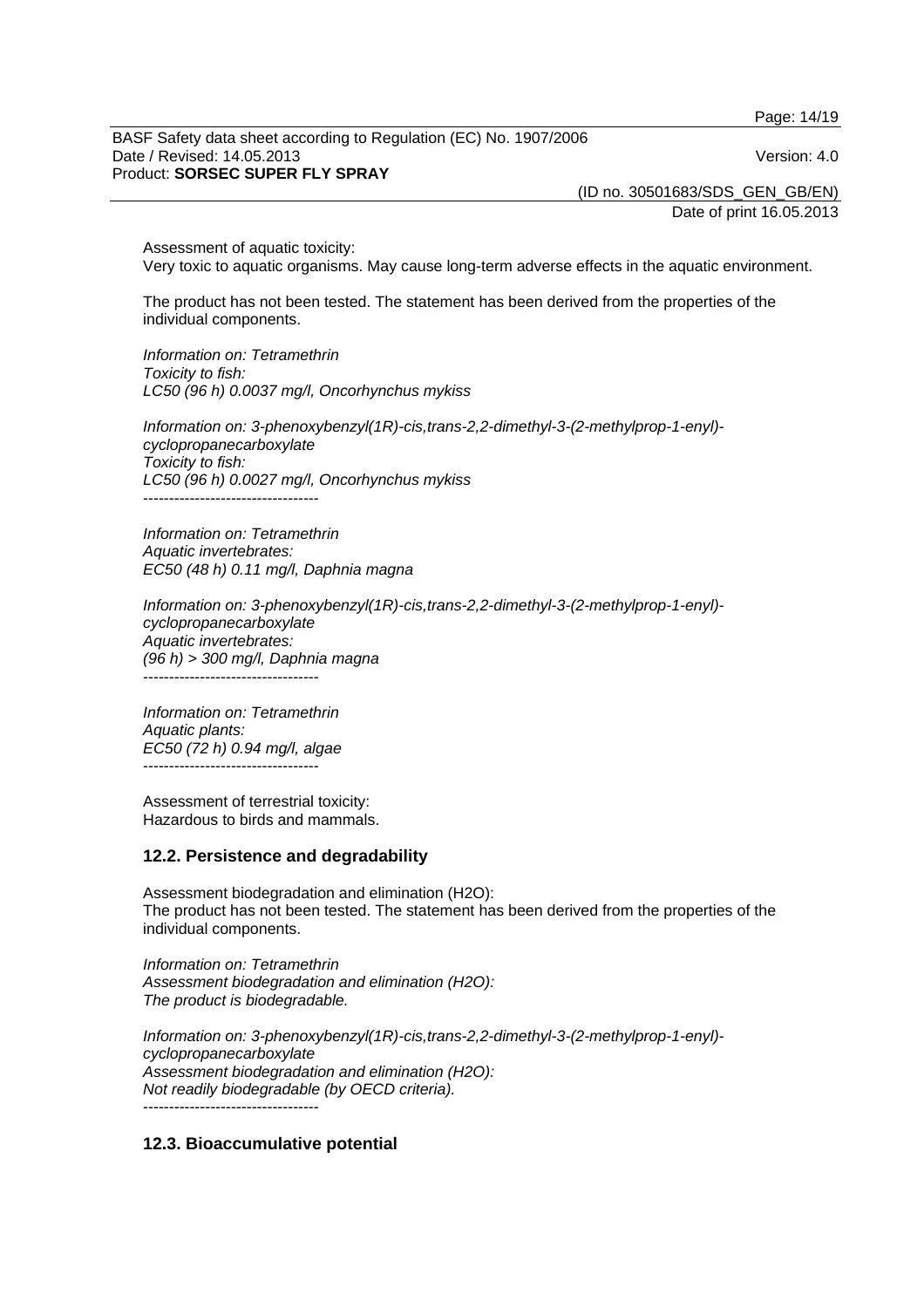Page: 15/19

BASF Safety data sheet according to Regulation (EC) No. 1907/2006 Date / Revised: 14.05.2013 Version: 4.0 Product: **SORSEC SUPER FLY SPRAY** 

(ID no. 30501683/SDS\_GEN\_GB/EN)

Date of print 16.05.2013

Assessment bioaccumulation potential: The product has not been tested. The statement has been derived from the properties of the individual components.

*Information on: Tetramethrin Bioaccumulation potential: Because of the n-octanol/water distribution coefficient (log Pow) accumulation in organisms is possible.* 

*Information on: 3-phenoxybenzyl(1R)-cis,trans-2,2-dimethyl-3-(2-methylprop-1-enyl) cyclopropanecarboxylate Bioaccumulation potential: Bioconcentration factor: 1,083* 

----------------------------------

## **12.4. Mobility in soil**

Assessment transport between environmental compartments: The product has not been tested. The statement has been derived from the properties of the individual components.

*Information on: Tetramethrin Assessment transport between environmental compartments: Following exposure to soil, adsorption to solid soil particles is probable, therefore contamination of groundwater is not expected.*

*Information on: 3-phenoxybenzyl(1R)-cis,trans-2,2-dimethyl-3-(2-methylprop-1-enyl) cyclopropanecarboxylate Assessment transport between environmental compartments: Following exposure to soil, adsorption to solid soil particles is probable, therefore contamination of groundwater is not expected.* ----------------------------------

## **12.5. Results of PBT and vPvB assessment**

The product does not contain a substance fulfilling the PBT (persistent/bioaccumulative/toxic) criteria or the vPvB (very persistent/very bioaccumulative) criteria.

## **12.6. Other adverse effects**

The product does not contain substances that are listed in Annex I of Regulation (EC) 2037/2000 on substances that deplete the ozone layer.

## **12.7. Additional information**

Other ecotoxicological advice: Do not discharge product into the environment without control.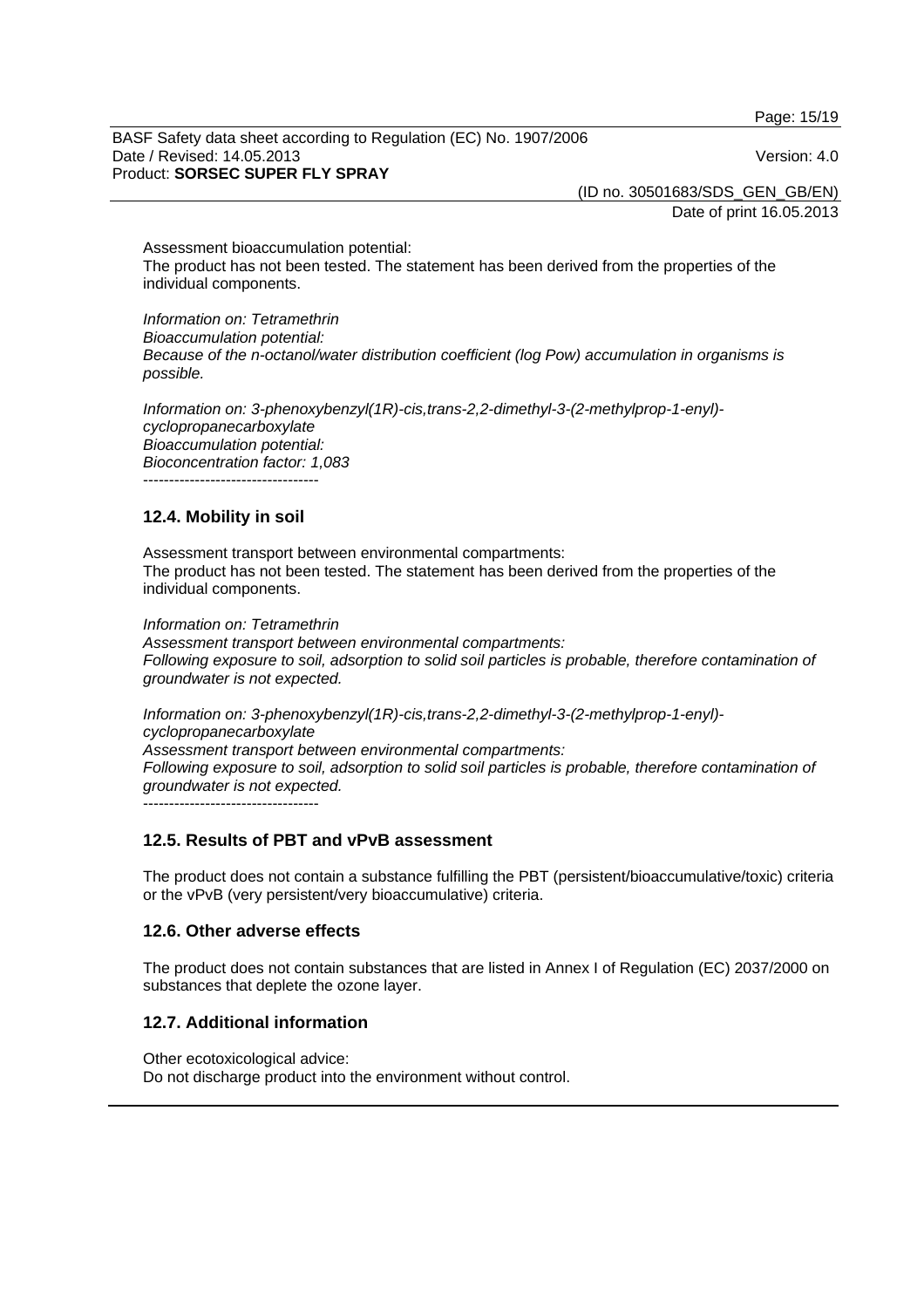Page: 16/19

BASF Safety data sheet according to Regulation (EC) No. 1907/2006 Date / Revised: 14.05.2013 Version: 4.0 Product: **SORSEC SUPER FLY SPRAY** 

(ID no. 30501683/SDS\_GEN\_GB/EN)

Date of print 16.05.2013

## **SECTION 13: Disposal Considerations**

### **13.1. Waste treatment methods**

Must be disposed of or incinerated in accordance with local regulations.

The UK Environmental Protection (Duty of Care) Regulations (EP) and amendments should be noted (United Kingdom).

This product and any uncleaned containers must be disposed of as hazardous waste in accordance with the 2005 Hazardous Waste Regulations and amendments (United Kingdom)

Contaminated packaging: Contaminated packaging should be emptied as far as possible and disposed of in the same manner as the substance/product. Emptied gas pressure vessels must not be opened.

## **SECTION 14: Transport Information**

### **Land transport**

#### ADR

| UN number                               | UN1950                                         |
|-----------------------------------------|------------------------------------------------|
| UN proper shipping name:                | AEROSOLS (contains PETROLEUM GASES, LIQUEFIED, |
| Transport hazard class(es):             | TETRAMETHRIN)                                  |
| Packing group:                          | 2.1, EHSM                                      |
| Environmental hazards:                  | Not applicable                                 |
| Special precautions for                 | yes                                            |
| user:                                   | Tunnel code: D                                 |
| <b>RID</b>                              |                                                |
| UN number                               | UN1950                                         |
| UN proper shipping name:                | AEROSOLS (contains PETROLEUM GASES, LIQUEFIED, |
| Transport hazard class(es):             | TETRAMETHRIN)                                  |
| Packing group:                          | 2.1, EHSM                                      |
| Environmental hazards:                  | Not applicable                                 |
| Special precautions for                 | yes                                            |
| user:                                   | None known                                     |
| <b>Inland waterway transport</b><br>ADN |                                                |

| UN number | UN1950<br>UN proper shipping name: AEROSOLS (contains PETROLEUM GASES, LIQUEFIED, |
|-----------|-----------------------------------------------------------------------------------|
|           | TETRAMETHRIN)                                                                     |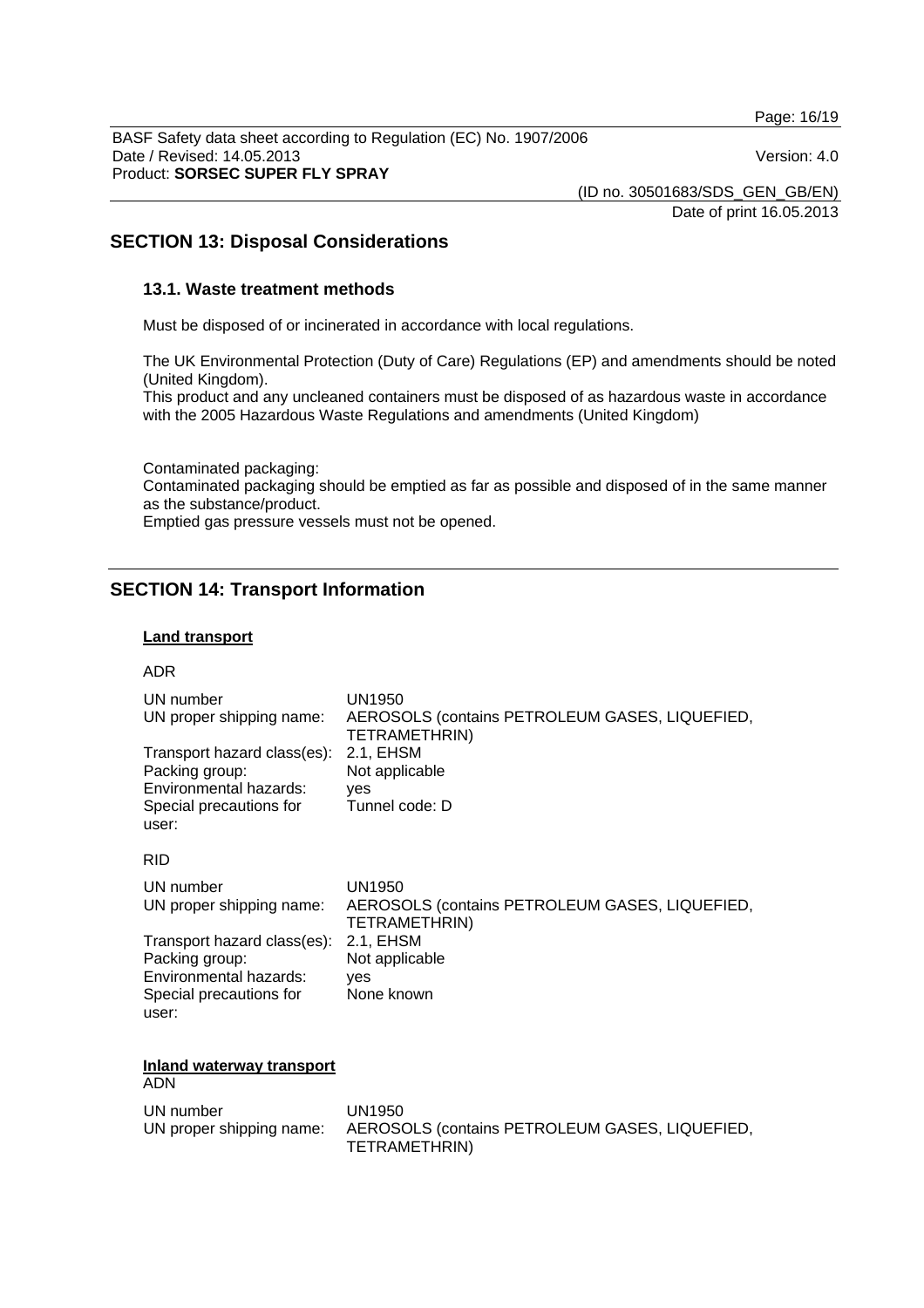Page: 17/19

BASF Safety data sheet according to Regulation (EC) No. 1907/2006 Date / Revised: 14.05.2013 Version: 4.0 Product: **SORSEC SUPER FLY SPRAY** 

(ID no. 30501683/SDS\_GEN\_GB/EN)

Date of print 16.05.2013

| Transport hazard class(es): | 2.1, EHSM      |
|-----------------------------|----------------|
| Packing group:              | Not applicable |
| Environmental hazards:      | ves            |
| Special precautions for     | None known     |
| user:                       |                |
| Transport in inland         | Not evaluated  |
| waterway vessel:            |                |

#### **Sea transport**

#### IMDG

| UN number:<br>UN proper shipping name: | UN 1950<br>AEROSOLS (contains PETROLEUM GASES, LIQUEFIED,<br>TETRAMETHRIN) |
|----------------------------------------|----------------------------------------------------------------------------|
| Transport hazard class(es):            | 2.1. EHSM                                                                  |
| Packing group:                         | Not applicable                                                             |
| Environmental hazards:                 | ves                                                                        |
|                                        | Marine pollutant: YES                                                      |
| Special precautions for<br>user:       | None known                                                                 |

## **Air transport**

## IATA/ICAO

| UN number:<br>UN proper shipping name: | UN 1950<br>AEROSOLS, FLAMMABLE (contains PETROLEUM GASES, |
|----------------------------------------|-----------------------------------------------------------|
|                                        | LIQUEFIED, TETRAMETHRIN)                                  |
| Transport hazard class(es): 2.1        |                                                           |
| Packing group:                         | Not applicable                                            |
| Environmental hazards:                 | No Mark as dangerous for the environment is needed        |
| Special precautions for                | None known                                                |
| user:                                  |                                                           |

#### **14.1. UN number**

See corresponding entries for "UN number" for the respective regulations in the tables above.

## **14.2. UN proper shipping name**

See corresponding entries for "UN proper shipping name" for the respective regulations in the tables above.

## **14.3. Transport hazard class(es)**

See corresponding entries for "Transport hazard class(es)" for the respective regulations in the tables above.

## **14.4. Packing group**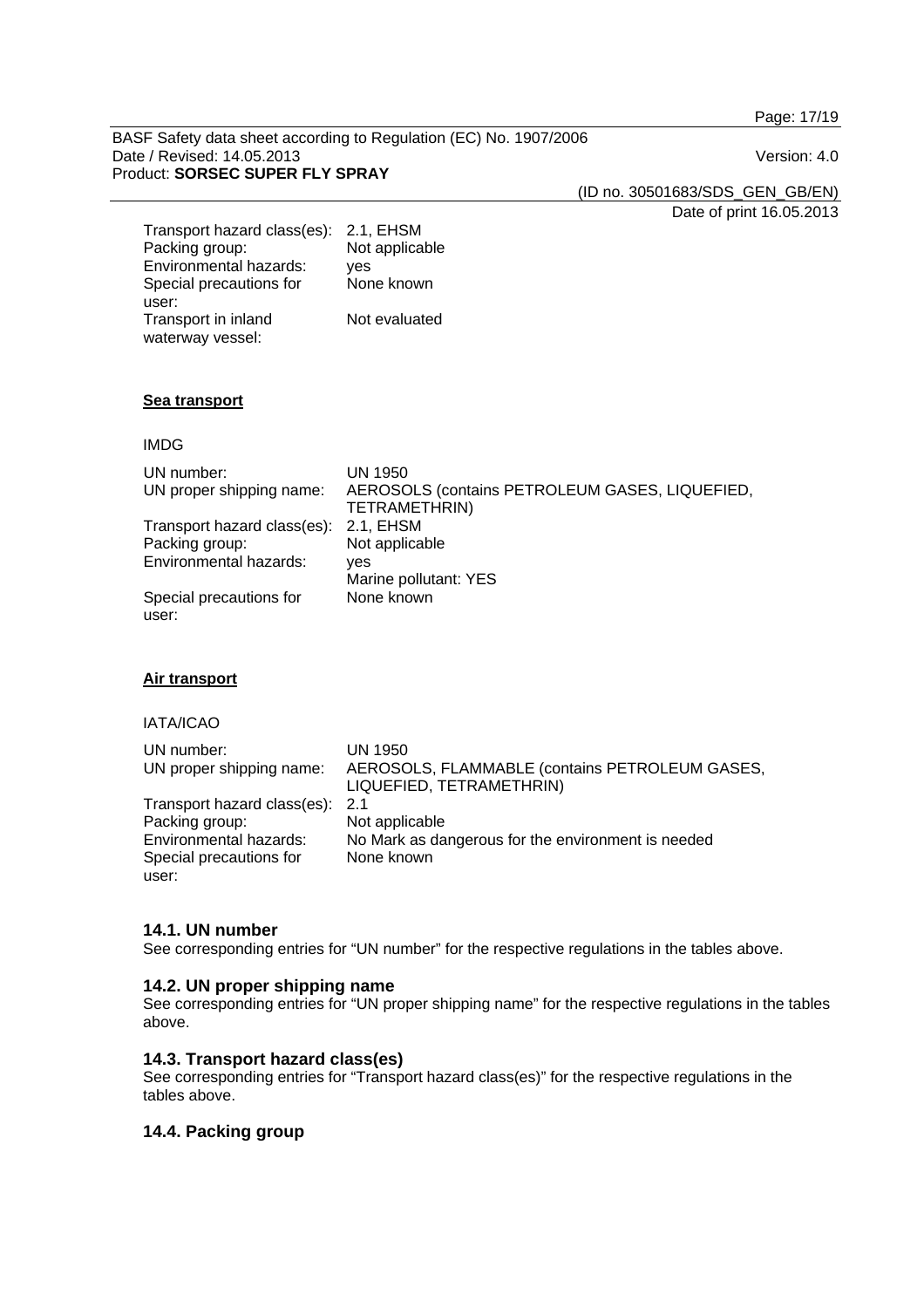Page: 18/19

BASF Safety data sheet according to Regulation (EC) No. 1907/2006 Date / Revised: 14.05.2013 Version: 4.0 Product: **SORSEC SUPER FLY SPRAY** 

(ID no. 30501683/SDS\_GEN\_GB/EN)

Date of print 16.05.2013

See corresponding entries for "Packing group" for the respective regulations in the tables above.

#### **14.5. Environmental hazards**

See corresponding entries for "Environmental hazards" for the respective regulations in the tables above.

#### **14.6. Special precautions for user**

See corresponding entries for "Special precautions for user" for the respective regulations in the tables above.

## **14.7. Transport in bulk according to Annex II of MARPOL73/78 and the IBC Code**

| Regulation:         | Not evaluated |
|---------------------|---------------|
| Shipment approved:  | Not evaluated |
| Pollution name:     | Not evaluated |
| Pollution category: | Not evaluated |
| Ship Type:          | Not evaluated |

#### **Further information**

This product is subject to the most recent edition of "The Carriage of Dangerous Goods and Use of Transportable Pressure Equipment Regulations" and their amendments (United Kingdom).

## **SECTION 15: Regulatory Information**

## **15.1. Safety, health and environmental regulations/legislation specific for the substance or mixture**

To avoid risks to man and the environment, comply with the instructions for use.

If other regulatory information applies that is not already provided elsewhere in this safety data sheet, then it is described in this subsection.

The data should be considered when making any assessment under the Control of Substances Hazardous to Health Regulations (COSHH), and related guidance, for example, 'COSHH Essentials' (United Kingdom).

This product is classified under the Chemicals (Hazard Information and Packaging) Regulations, (CHIP) (United Kingdom).

This product may be subject to the Control of Major Accident Hazards Regulations (COMAH), and amendments if specific threshold tonnages are exceeded (United Kingdom).

#### **15.2. Chemical Safety Assessment**

Advice on product handling can be found in sections 7 and 8 of this safety data sheet.

## **SECTION 16: Other Information**

Full text of the classifications, including the indication of danger, the hazard symbols, the R phrases, and the hazard statements, if mentioned in section 2 or 3: